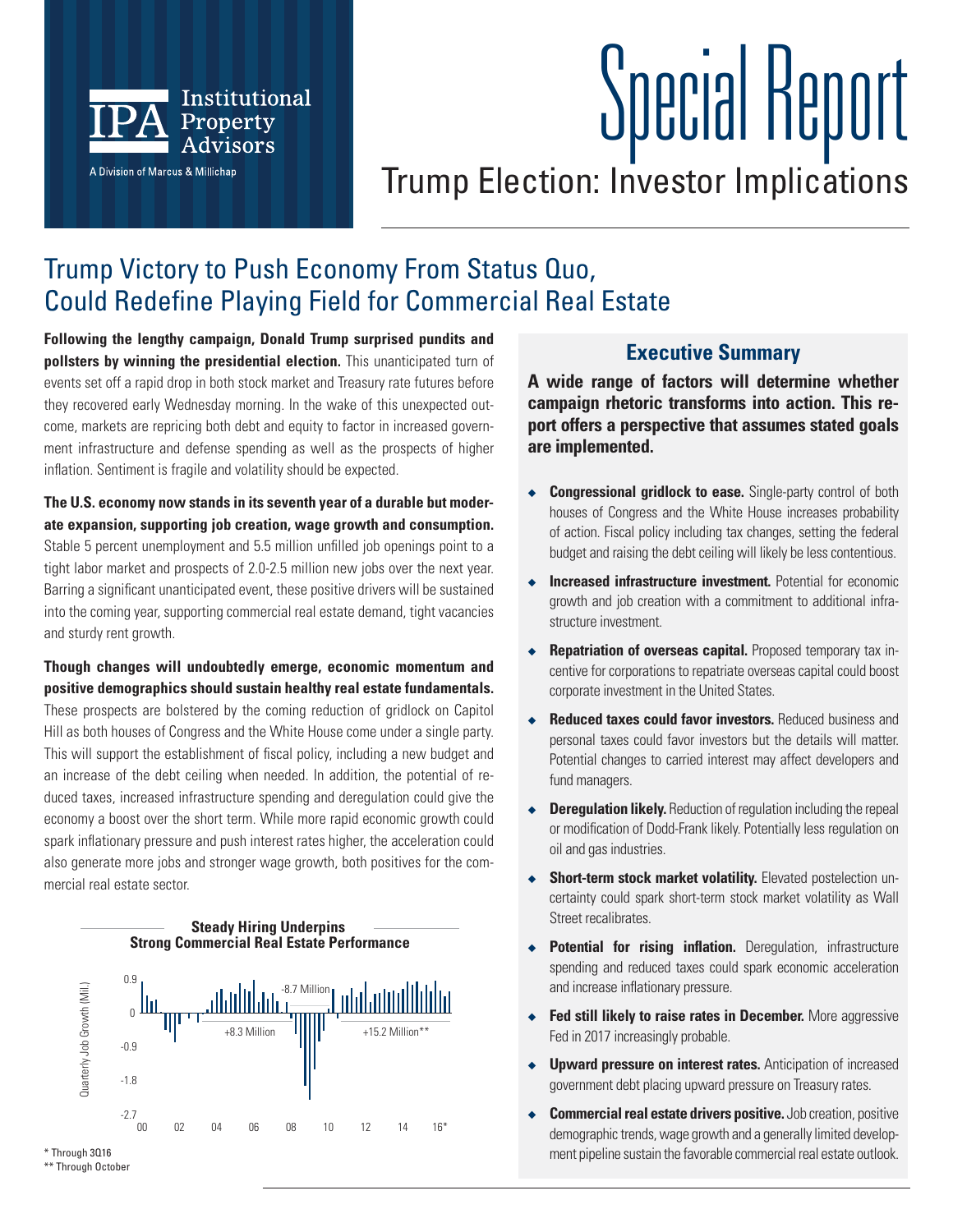





<sup>\*</sup> Through 3Q

\* Treasury through Nov. 10; core inflation through September

<sup>❂</sup> Unfunded portion



## Five Areas of Change Could Alter Course For Some Commercial Real Estate Investors

Although election night has passed, the broader implications of a new president are yet to be seen. Many fear a radical shift or sweeping change, but the transition will require months, and many of the modifications will transpire over years. In the interim, economic momentum will carry forward with few anticipated threats to the broader economic outlook. That said, change will likely emerge in five areas:

- ◆ **Fiscal Policy:** With a united Congress and White House, Republicans will likely coalesce around a combination of tax cuts and increased investment into infrastructure and defense. In addition, much of the gridlock that stalled past budgets and debt ceiling increases could be avoided, bypassing the debates and gamesmanship that plagued Congress over the last several years. Trump's plan for comprehensive corporate and individual tax reform could come together if members of Congress align with the president-elect. The proposed tax code simplification would cut tax rates while raising the standard deduction and eliminating a large array of itemized deductions. If the numerous hurdles to tax change are successfully navigated, carried interest could also be eliminated, causing developers and some investor syndicates to reconsider their business structures.
- ◆ **Infrastructure:** To spur economic growth, Trump has proposed a dramatic increase in infrastructure development. While there has long been consensus that additional infrastructure investment would be beneficial, the significant costs surrounding such an undertaking have stalled action thus far. Should meaningful additional infrastructure development be undertaken, it could yield substantive returns, including the creation of jobs and increased efficiency. Roads, transit, bridges, the electrical grid and numerous other projects would vie for funding, potentially benefiting surrounding commercial properties. Funding this additional investment could be a hurdle with a wide range of implications depending on how projects are financed.
- ◆ **Monetary Policy:** Following the election, trends have remained stable enough to sustain the probability of a rate increase at the Federal Reserve's December meeting, though a significant disruption would cause the Fed to reconsider. From a broader perspective, if greater fiscal engagement including increased spending and reduced taxes accelerates economic growth as Trump believes, then higher inflationary forces will merit close monitoring by the Federal Reserve. The accelerated economic growth and ensuing inflationary pressure could prompt a quicker pace of rate hikes that are potentially more aggressive than exhibited over the past year.
- ◆ **Regulatory Policy:** A main point of agreement among the Republican Party is the desire to reduce regulations in several key areas of the economy. This could include the repeal of the Dodd-Frank Act, which introduced numerous regulations on banking and Wall Street in an effort to protect consumers and investors. A rollback of environmental restrictions and increased access to federal land for oil and gas drilling could also emerge.
- ◆ **Trade Policy:** A cornerstone of the president-elect's campaign focused on the rejection of notable trade agreements such as NAFTA and TPP. Based on this, future trade agreements would likely carry a more protectionist tone in an effort to bolster American manufacturing and employment. While these policies could crimp the flow of imports and exports, a potential increase in the U.S. dollar value could partially offset the rising cost of foreign goods.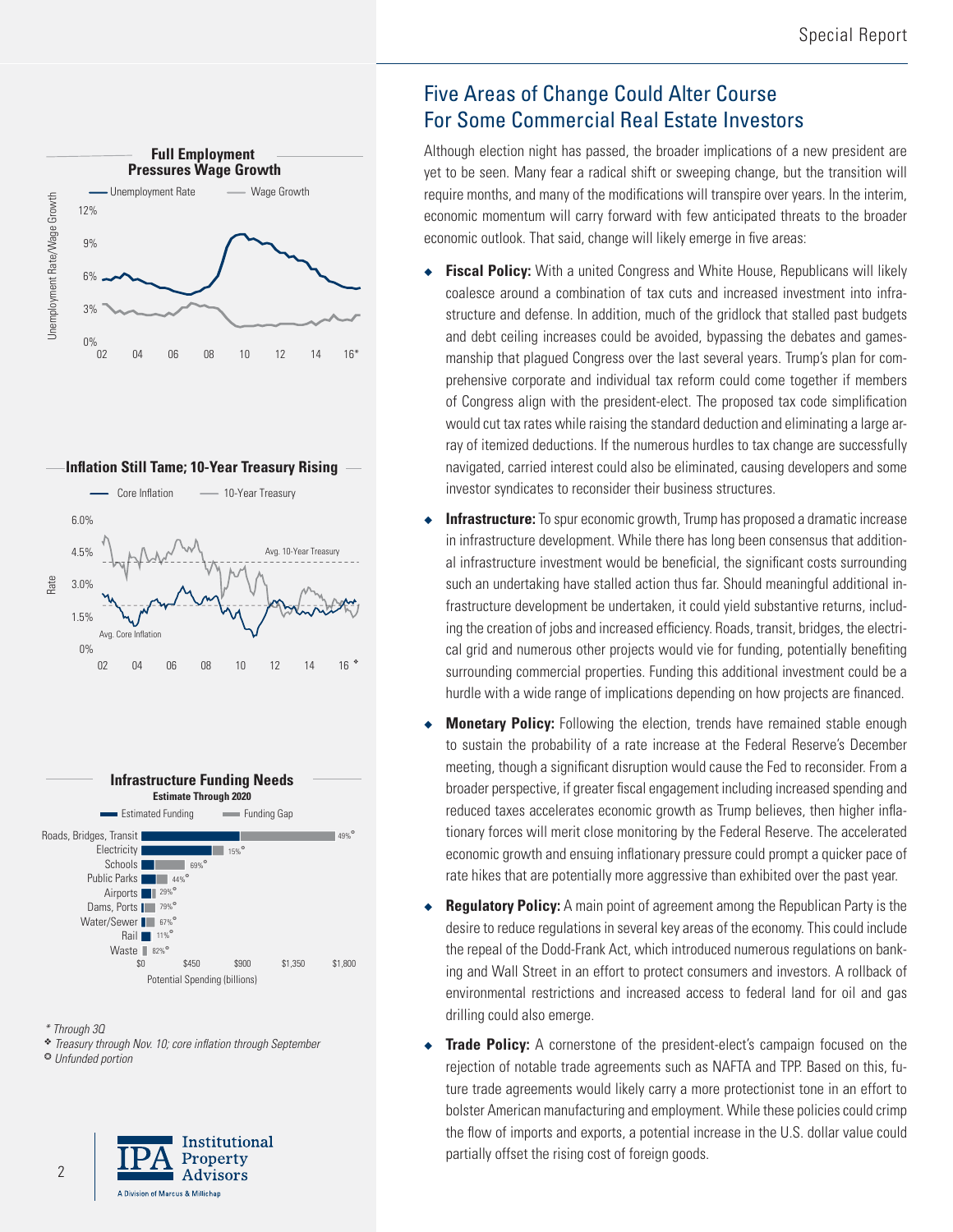#### Commercial Real Estate Performance Trends Healthy; Positive Trajectory Supported by Range of Drivers

**Apartment:** Healthy employment growth and strong household formation will sustain demand for apartments, particularly as the 80 million strong millennial cohort comes of age. More than 68 percent of the 20- to 34-year-old segment live in rental housing and 1.4 million additional young adults will enter this age range over the next five years. The upswing in multifamily construction will carry into 2017 as developers add 370,000 new units next year, with about half of that total in just 10 markets. Though submarket level performance will vary, this development will not disrupt the broad-based performance momentum of the sector. The U.S. vacancies is expected to end the year at 3.8 percent and then rise modestly in 2017.

**Retail:** The steady employment outlook, together with wage gains, will raise per capita discretionary income, supporting the potential for increased consumption. Additionally, the prospect of tax cuts could spur further retail transactions in the coming months. Retail space demand has risen for the last few years and is positioned to underpin a contraction in vacancy of 40 basis points to 5.6 percent in 2016. Retailers with a strong online presence, along with bars and restaurants, are best positioned to benefit as these segments are among the fastest-growing categories of retail sales.

**Industrial:** Led by the expanding warehouse needs of e-commerce, the industrial sector remains highly favored by investors. Low inflation and rising incomes are fueling growth in retail sales and generating new warehouse and distribution needs. These factors have been enough to overcome a surge in development, with the U.S. vacancy rate expected to fall to 5.9 percent in 2016, a 16-year low. Moving forward, the possibility of protectionist trade policies could restrain industrial asset performance, particularly in port markets, but a potentially strengthening dollar that reduces the cost of foreign goods could partially offset this trend.

**Office:** Job gains in office-using employment sectors will fuel office demand and drive new space requirements. Positive labor market trends, though, have not yet provided the powerful push necessary to transition to more robust property performance. A key factor supporting performance has been subdued development, which will support a continued downtrend in the national vacancy rate to 14.4 percent in 2016. The limited construction pipeline will amplify the effects of even small increases in space demand.

**Medical Office and Seniors Housing:** The aging U.S. population will remain a powerful driver for both the medical office market and seniors housing. A repeal of the Affordable Care Act (Obamacare) could change the market dynamics for these service sectors, though it will likely take considerable time for actual policy changes to come into play. These sectors will be supported by strong demographic drivers, particularly the aging of baby boomers, leading to moderate but steady performance gains across these asset types.

**Hospitality:** The consistent growth of the national economy has driven demand in the hospitality market, but it appears the sector is approaching a transition. Corporate and leisure travel remain on track to sustain steady demand for hotel rooms, but increasing construction will temper occupancy growth and RevPAR, both of which are coming off record highs. Although performance may moderate, U.S. hotels are still performing well and are likely to maintain a favorable outlook. Their performance will vary by market, depending on local new supply trends.



**Commercial Real Estate Transactions Easing From Peak Levels**





\* Preliminary estimate for trailing 12 months through 3Q \*\* Through Nov. 10 Sources: CoStar Group, Inc.; Real Capital Analytics